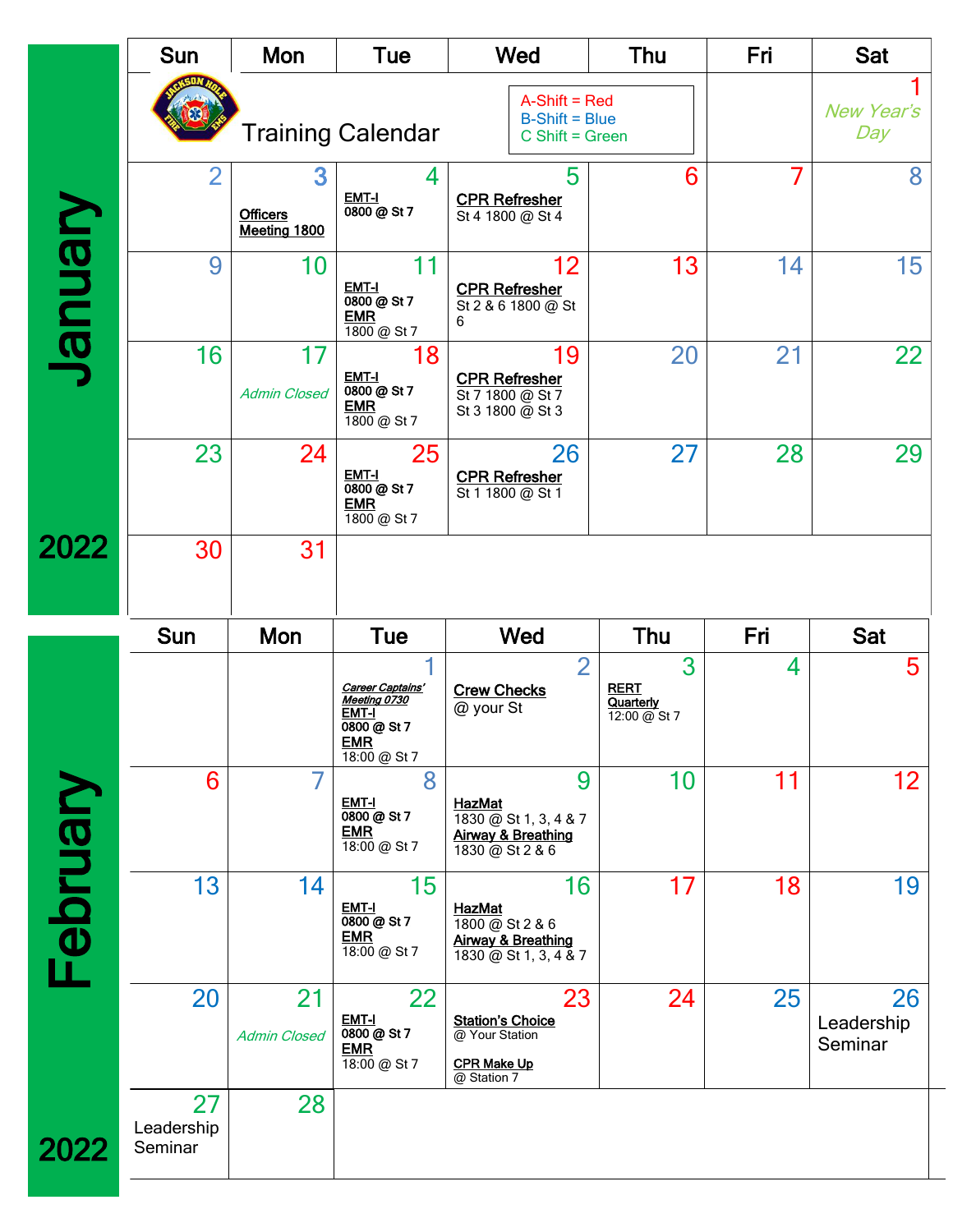|              | <b>Sun</b> | Mon                          | <b>Tue</b>                                                                        | Wed                                                                                | Thu            |    | Fri              | <b>Sat</b>                      |
|--------------|------------|------------------------------|-----------------------------------------------------------------------------------|------------------------------------------------------------------------------------|----------------|----|------------------|---------------------------------|
|              |            |                              | EMT-I<br>0800 @ St 7<br><b>EMR</b><br>$18:00 \text{ } @$ St 7                     | <b>Crew Checks</b><br>@ your St                                                    | $\overline{2}$ | 3  | 4                | 5                               |
| <b>March</b> | 6          | Officer's<br>Meeting<br>1800 | 8<br>EMT-I<br>0800 @ St 7<br><b>EMR</b><br>$18:00 \text{ } \textcircled{a}$ St 7  | RIC<br>@1, 3, 4 & 7<br><b>Altered Mental Status</b><br>$\overline{6286}$           | 9              | 10 | 11               | 12<br><b>EMR</b><br>0800 @ St 7 |
|              | 13         | 14                           | 15<br>EMT-I<br>0800 @ St 7<br><b>EMR</b><br>$18:00 \text{ } \textcircled{a}$ St 7 | <b>RIC</b><br>$\overline{w}$ 2 & 6<br><b>Altered Mental Status</b><br>@1, 3, 4 & 7 | 16             | 17 | 18               | 19                              |
|              | 20         | 21                           | 22<br>EMT-I<br>0800 @ St 7<br><b>EMR FINAL</b><br>18:00 @ St 7                    | <b>EVOC</b><br>1800 @ Your Station                                                 | 23             | 24 | 25               | 26                              |
| 2022         | 27         | 28                           | 29                                                                                |                                                                                    | 30             | 31 | 2022<br>Training |                                 |
|              | Sun        | Mon                          | Tue                                                                               | Wed                                                                                | Thu            |    | Fri              | <b>Sat</b>                      |
|              |            |                              | $A-Shift = Red$<br><b>DOUG DI</b>                                                 |                                                                                    |                |    |                  | $\overline{2}$                  |

|       | <b>Sun</b> | Mon | Tue                                                                         | Wed                                                                                     | Thu | Fri | Sat            |
|-------|------------|-----|-----------------------------------------------------------------------------|-----------------------------------------------------------------------------------------|-----|-----|----------------|
|       |            |     | $A-Shift = Red$<br>$B$ -Shift = Blue<br>$C$ Shift = Green                   |                                                                                         |     |     | $\overline{2}$ |
|       | 3          | 4   | 5                                                                           | 6<br><b>Crew Checks</b><br>@ your St                                                    | 7   | 8   | 9              |
| April | 10         | 11  | 12 <sup>2</sup><br>Career Captains'<br>Meeting 0730<br>EMT-I<br>0800 @ St 7 | 13<br>EMT-I<br>0800 @ St 7<br><b>Work Capacity</b><br>1800 Stations 3 & 7               | 14  | 15  | 16             |
|       | 17         | 18  | 19<br>EMT-I<br>0800 @ St 7                                                  | 20<br>EMT-I<br>$0800 (2)$ St 7<br><b>Wildland Safety</b><br>Refresher<br>1800 @ Your St | 21  | 22  | 23             |
| 2022  | 24         | 25  | 26<br>EMT-I<br>0800 @ St 7                                                  | 27<br><b>Rope Rescue Recert</b><br>1800 @ St 7<br><b>Pack Test</b><br>1800              | 28  | 29  | 30             |
|       |            |     |                                                                             |                                                                                         |     |     |                |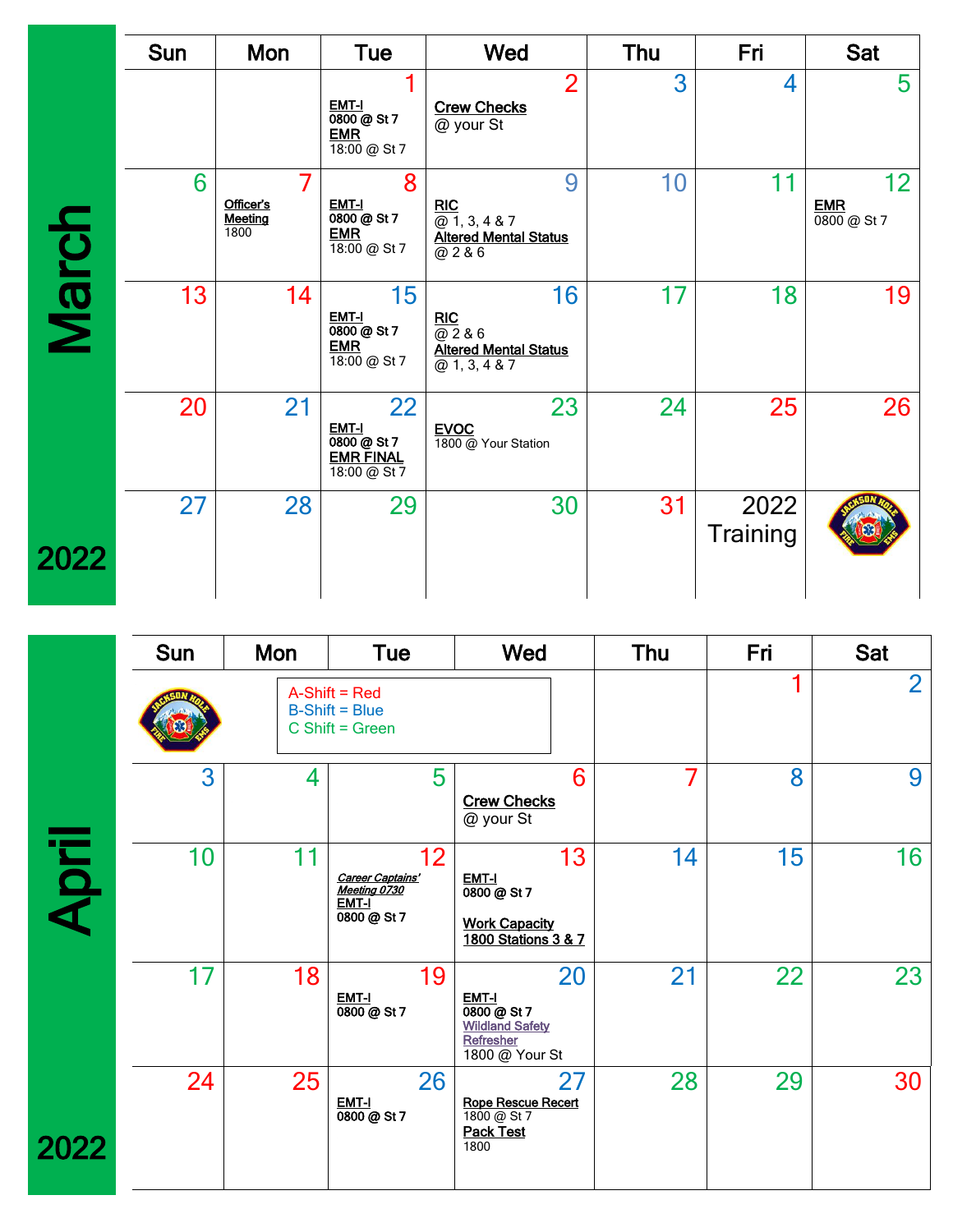|      | <b>Sun</b> | Mon                                                   | <b>Tue</b>                                                                       | Wed                                                             |    | Thu                                                          | Fri | Sat                               |
|------|------------|-------------------------------------------------------|----------------------------------------------------------------------------------|-----------------------------------------------------------------|----|--------------------------------------------------------------|-----|-----------------------------------|
|      |            | $\overline{2}$<br><b>Officer's Mtg</b><br>1800 @ St 1 | 3<br><b>Pack Test</b><br>0700<br><b>EMT-I FINAL</b><br>0800 @ St 7               | <b>Pack Test</b><br>1800<br><b>Work Capacity</b><br>1800 1 & 4  | 4  | 5<br><b>RERT Quarterly</b><br>1200 @ St 7                    | 6   | $\mathbf{7}$                      |
|      | 8          | 9                                                     | 10<br><b>Pack Test</b><br>0700<br>2021 Redcard<br>@ St 7 1800                    | <b>Wildland Drills</b><br>1, 3, 4 & 87<br><b>Shock</b><br>2 & 6 | 11 | 12<br>2021 Redcard<br>@ St 7 1800                            | 13  | 14<br>2021 Redcard<br>@ St 7 0800 |
| VeN  | 15         | 16                                                    | 17<br><b>Pack Test</b><br>0700 (HS<br>Track)<br>2021 Redcard<br>@ St 7 1800      | <b>Wildland Drills</b><br>2&6<br><b>Shock</b><br>1, 3, 4 & 87   | 18 | 19<br>2021 Redcard<br>@ St 7 1800                            | 20  | 21<br>2021 Redcard<br>@ St 7 0800 |
|      | 22         | 23                                                    | 24<br><b>Pack Test</b><br>0700<br><b>New Member</b><br><b>WCT</b><br>1800 @ St 7 | <b>Work Capacity</b><br>1800 2 & 6                              | 25 | 26<br><b>New Member</b><br><b>Orientation</b><br>St 7 @ 1800 | 27  | 28                                |
| 2022 | 29         | 30<br><b>Memorial</b><br>Day                          | 31<br><b>New Member</b><br><b>CPR</b><br>1800 @ St 7                             |                                                                 |    |                                                              |     |                                   |
|      |            |                                                       |                                                                                  |                                                                 |    |                                                              |     |                                   |

|      | <b>Sun</b>                            | Mon                                       | <b>Tue</b>                       | <b>Wed</b>                                       |            | Thu                                                   | Fri | <b>Sat</b>                                             |
|------|---------------------------------------|-------------------------------------------|----------------------------------|--------------------------------------------------|------------|-------------------------------------------------------|-----|--------------------------------------------------------|
|      |                                       |                                           |                                  | <b>Crew Checks</b><br>@ your St                  | <b>CPR</b> | $\mathcal{P}$<br><b>New Member</b><br>1800 @ St 7     | 3   | 4                                                      |
|      | 5                                     | 6                                         | Career Captains'<br>Meeting 0730 | <b>Hose Testing</b><br>Stations 3, 4 and 6       | 8          | 9<br><b>Full EVOC</b><br><b>Course</b><br>1800 @ St 7 | 10  | 11<br><b>Full EVOC</b><br><b>Course</b><br>0800 @ St 7 |
| June | 12<br><b>Annual</b><br><b>Banquet</b> | 13                                        | 14                               | 15<br><b>MCI</b><br><b>All Stations</b>          |            | 16                                                    | 17  | 18                                                     |
|      | 19                                    | 20                                        | 21                               | 22<br><b>Hose Testing</b><br>Stations 1, 2 and 7 |            | 23                                                    | 24  | 25                                                     |
| 022  | 26                                    | 27<br><b>Officer's Mtg</b><br>1800 @ St 1 | 28                               | 29<br><b>ADO Refresher</b><br>@ St 7             |            | 30                                                    |     |                                                        |

 $\overline{2}$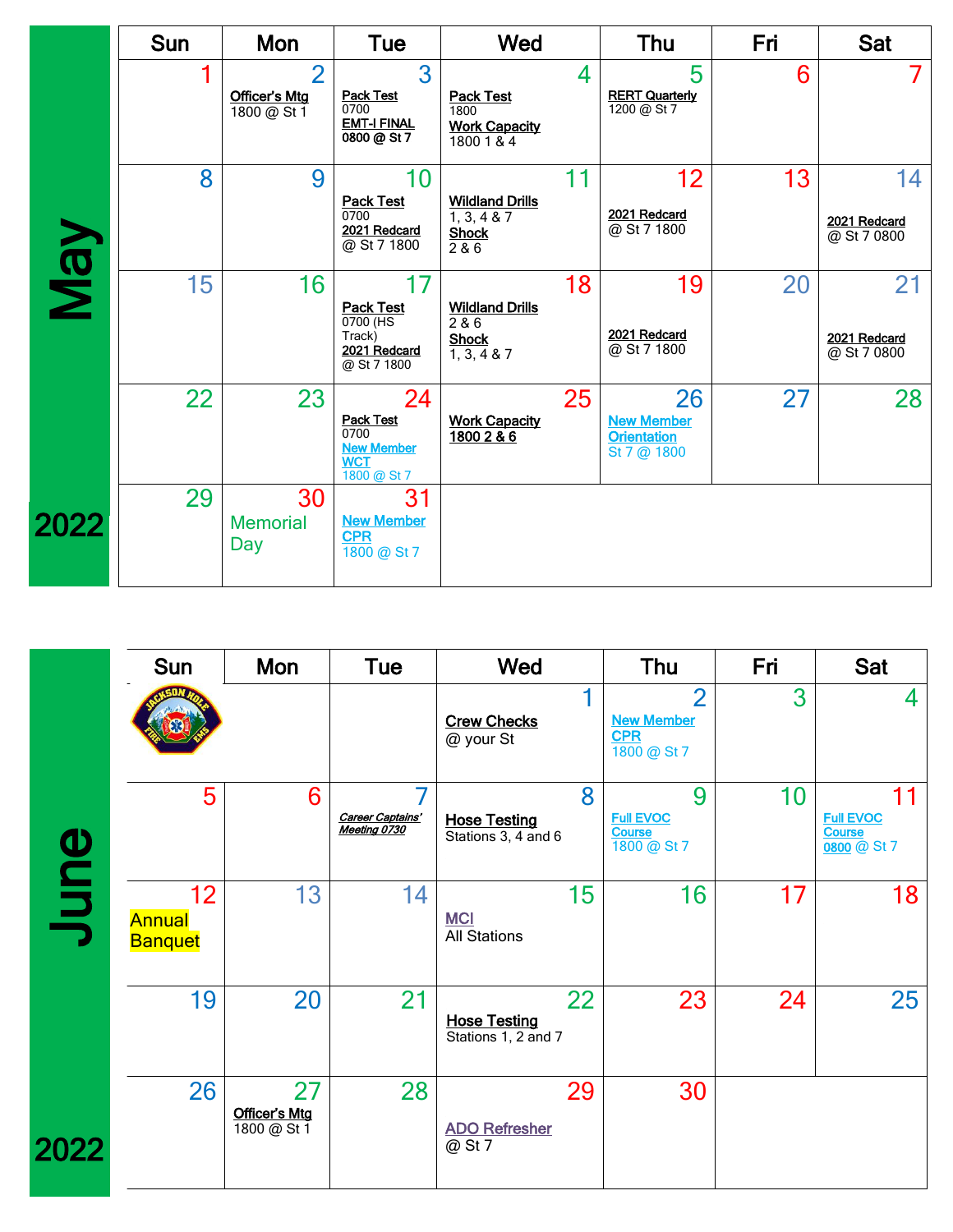|      | Sun                  | Mon                                 | <b>Tue</b> | Wed                                                                                                    | Thu | Fri | <b>Sat</b>     |
|------|----------------------|-------------------------------------|------------|--------------------------------------------------------------------------------------------------------|-----|-----|----------------|
|      |                      | Training 2022                       |            |                                                                                                        |     |     | $\overline{2}$ |
| VInf | 3                    | 4<br><b>Admin Offices</b><br>Closed | 5          | 6<br><b>Crew Checks</b><br>@ your St                                                                   | 7   | 8   | 9              |
|      | 10                   | 11                                  | 12         | 13<br>Water Supply<br>1800 All Stations                                                                | 14  | 15  | 16             |
|      | 17<br>Chicken<br>Fry | 18                                  | 19         | 20<br><b>Patient Assessment &amp;</b><br><b>Medical/Legal</b><br><b>All Station</b><br>picnic/training | 21  | 22  | 23             |
| 2022 | 24                   | 25                                  | 26         | 27<br><b>Station's Choice</b><br>@ Your St                                                             | 28  | 29  | 30             |

|        | Sun | Mon                                | Tue                                                | Wed                                                                                                                             | Thu                                           | Fri | <b>Sat</b>             |
|--------|-----|------------------------------------|----------------------------------------------------|---------------------------------------------------------------------------------------------------------------------------------|-----------------------------------------------|-----|------------------------|
|        | 31  |                                    | $\overline{2}$<br>Career Captains'<br>Meeting 0730 | 3<br><b>Crew Checks</b><br>@ your St                                                                                            | 4<br><b>RERT</b><br>Quarterly<br>12:00 @ St 7 | 5   | 6                      |
|        | 7   | 8                                  | 9                                                  | 10<br><b>Extrication</b><br>1800@ St 1, 3, 4 & 7<br>Environmental<br>Emergencies<br>1800 @ St 2 & 6                             | 11                                            | 12  | 13<br>Hoback<br>Picnic |
| August | 14  | 15                                 | 16                                                 | 17<br><b>Extrication</b><br>1800 @ St 2 & 6<br>Environmental<br><b>Emergencies</b><br>$\overline{1800 \text{ @ } 1, 3, 4 & } 3$ | 18                                            | 19  | 20                     |
|        | 21  | 22                                 | 23<br><u>FFI</u><br>1800 @ ST 7                    | 24<br><b>Aerial ADO Refresher</b><br>1800 @ St 1                                                                                | 25                                            | 26  | 27                     |
| 2022   | 28  | 29<br>Officer's Mtg<br>1800 @ St 1 | 30<br><u>FFI</u><br>1800 @ ST 7                    | 31                                                                                                                              |                                               |     |                        |
|        |     |                                    |                                                    |                                                                                                                                 |                                               |     |                        |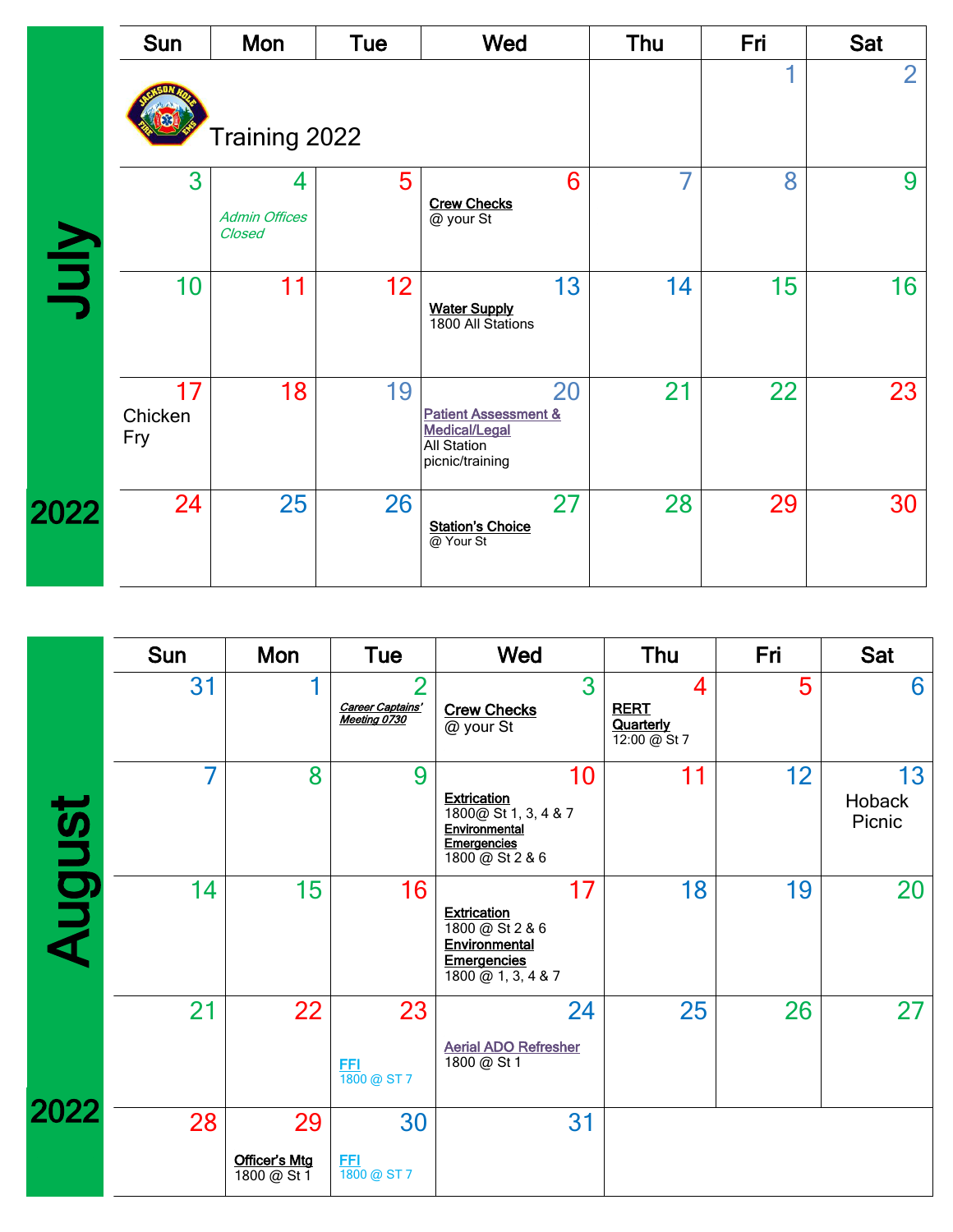|           | <b>Sun</b>                                                                     | Mon                                                      | Tue                             | Wed                                                                                                         | Thu | Fri            | <b>Sat</b>                       |
|-----------|--------------------------------------------------------------------------------|----------------------------------------------------------|---------------------------------|-------------------------------------------------------------------------------------------------------------|-----|----------------|----------------------------------|
|           |                                                                                | $A-Shift = Red$<br>$B-Shift = Blue$<br>$C$ Shift = Green |                                 |                                                                                                             |     | $\overline{2}$ | 3                                |
|           | 4                                                                              | 5<br><b>Labor Day</b><br><b>Admin Closed</b>             | 6<br><u>FFI</u><br>1800 @ ST 7  | <b>Crew Checks</b><br>@ Your St<br>Rope Rescue Recert<br>1800 @ St 7                                        | 8   | 9              | 10<br>Old Bills<br><b>LOTOJA</b> |
| September | 11<br>We Will Never<br>Forget!<br>9/11 Annual Hill<br>Climb<br>Moran<br>Picnic | 12                                                       | 13<br><u>FFI</u><br>1800 @ ST 7 | 14<br>Hose handling, nozzles,<br>and effective use of<br>water $@1, 3, 4 & 7$<br><b>BLS Meds</b> @ 2 & 6    | 15  | 16             | 17<br><b>EEI</b><br>0800 @ ST 7  |
|           | 18                                                                             | 19                                                       | 20<br><u>FFI</u><br>1800 @ ST 7 | 21<br>Hose handling, nozzles,<br>and effective use of<br>water $@$ 2 $@$ 6<br><b>BLS Meds</b> @ 1, 3, 4 & 7 | 22  | 23             | 24                               |
| 2022      | 25                                                                             | 26                                                       | 27<br><b>FFI</b><br>1800 @ ST 7 | 28<br><b>Station's Choice</b><br>@ Your St                                                                  | 29  | 30             |                                  |
|           |                                                                                |                                                          |                                 |                                                                                                             |     |                |                                  |

|                | <b>Sun</b>     | Mon                                   | <b>Tue</b>                           | Wed                                                                                                         | Thu                                        | Fri | Sat                                    |
|----------------|----------------|---------------------------------------|--------------------------------------|-------------------------------------------------------------------------------------------------------------|--------------------------------------------|-----|----------------------------------------|
|                |                | 2022 Training                         |                                      |                                                                                                             |                                            |     | <b>FFI</b><br>$\overline{0800}$ @ ST 7 |
|                | $\overline{2}$ | 3<br>Career Captains'<br>Meeting 0730 | 4<br><u>FFI</u><br>1800 @ ST 7       | 5<br><b>Crew Checks</b><br>@ Your St<br><b>Live Fire</b><br>2, 6 and TVFD                                   | 6<br><b>RERT Quarterly</b><br>12:00 @ St 7 | 7   | 8                                      |
| <b>Dctober</b> | 9              | 10                                    | 11<br><b>FFI</b><br>1800 @ ST 7      | 12<br><b>Search and Rescue</b><br>$\overline{(2, 1, 3, 4, 8, 7)}$<br><b>Soft Tissue Injuries</b><br>@ 2 & 6 | 13                                         | 14  | 15<br><b>FFI</b><br>0800 @ ST 7        |
|                | 16             | 17                                    | 18<br><u>FFI</u><br>1800 @ ST 7      | 19<br><b>Search and Rescue</b><br>$\overline{6286}$<br><b>Soft Tissue Injuries</b><br>@1, 3, 4 & 7          | 20                                         | 21  | 22                                     |
| 2022           | 23             | 24                                    | 25<br>FFI<br>$\frac{1}{1800}$ @ ST 7 | 26<br><b>Live Fire</b><br>1 & 7                                                                             | 27                                         | 28  | 29<br><b>FFI</b><br>0800 @ ST 7        |
|                | 30             | 31                                    |                                      |                                                                                                             |                                            |     |                                        |
|                |                |                                       |                                      |                                                                                                             |                                            |     |                                        |